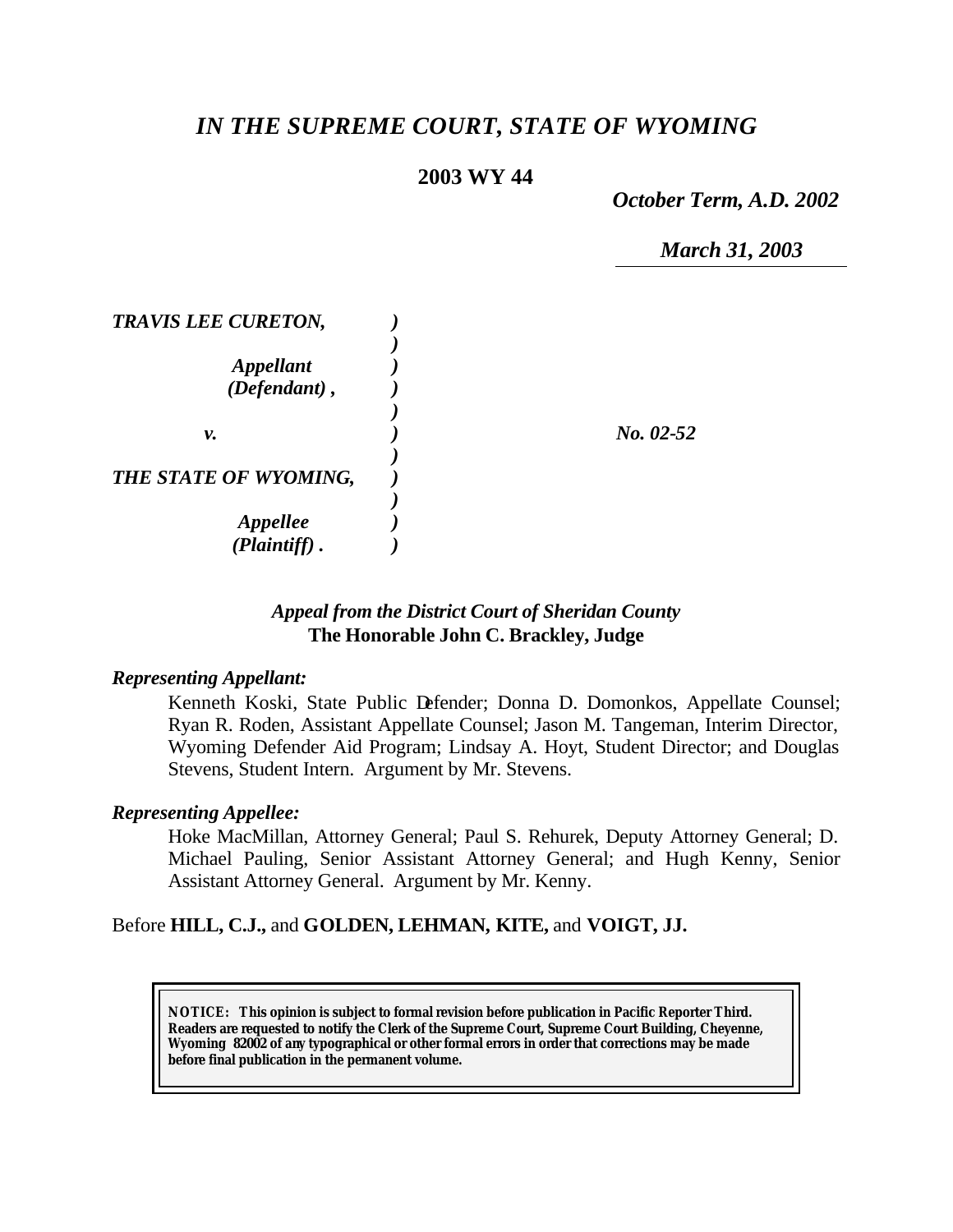#### **LEHMAN, Justice.**

[¶1] After trial, a jury convicted appellant Travis Cureton of burglary. Appellant appeals the judgment and sentence imposed upon his conviction claiming only that insufficient evidence was presented to the jury to sustain his conviction for burglary. Upon our review, we find sufficient evidence and, therefore, affirm.

#### *FACTS*

[¶2] At approximately 8:00 p.m. on Saturday, May 5, 2001, a bartender at the American Legion in Sheridan, Wyoming observed appellant in front of the safe holding a bank bag. Upon being noticed, appellant immediately fled the premises and headed in a northerly direction. About four hours later, Michelle Baldwin arrived at her Sheridan residence located north of the American Legion to find the door open and a half eaten piece of pizza on the floor. Because Ms. Baldwin believed someone had illegally entered her home and her husband was at work, she summoned the police. The police responded to the call and searched the house but found no one. The police then left without collecting any evidence but asked Ms. Baldwin to search her home to see if anything was missing. Later, Ms. Baldwin reported that various items were missing from her home.

[¶3] On Monday, May 7, 2001, Lieutenant Glen Wright began looking for appellant as a suspect in the American Legion incident, as appellant had been identified by the bartender in a photo lineup. While looking for appellant, Lt. Wright spotted a white automobile in which he believed appellant was a passenger. Upon stopping the vehicle, appellant was positively identified. However, when officers tried to take appellant into custody, appellant ran. Shortly thereafter, appellant was caught and arrested. When he was advised that he was being arrested for his participation in the American Legion incident, he denied any knowledge of this event.

[¶4] After the arrest, Lt. Wright took appellant back to the vehicle so appellant could gather his possessions from the automobile. Appellant identified that certain items were his, and both he and these possessions were transported to the detention center. Later, the driver of the vehicle in which appellant was riding when arrested contacted the police and asked if he could view the property taken when appellant was arrested to ensure that the police had not taken any of the driver's property. When this person viewed the property, he indicated that two bottles of shampoo, some change, and a CD belonged to him. The police noticed that some of the remaining property matched the description of the Baldwins' missing property. The Baldwins subsequently identified that four shirts, a sweatshirt, a DVD case, three Play Station games, a flashlight, a black case with a Play Station II, and a hand held tape recorder in appellant's possession belonged to them.

[¶5] Appellant was charged with petit larceny with respect to the American Legion incident and burglary stemming from what had occurred at the Baldwin residence. Initially,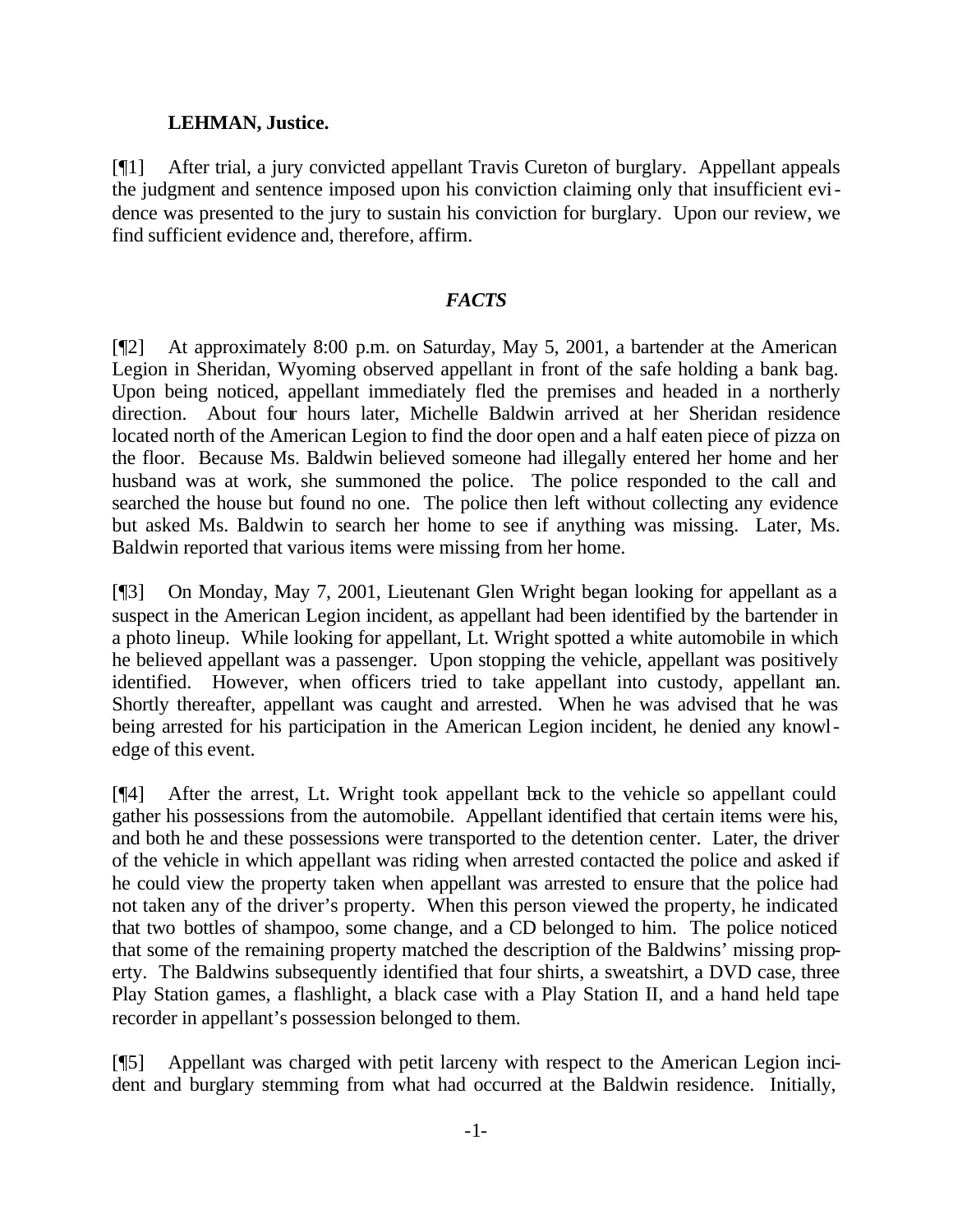appellant pled not guilty to both charges. However, appellant subsequently pled guilty to the petit larceny charge regarding the American Legion incident. Appellant was convicted of the burglary charge concerning the Baldwin home following a trial by jury.

#### *STANDARD OF REVIEW*

[¶6] The standard of review for sufficiency of the evidence claims is well established. We must assess whether all the evidence, when viewed in a light most favorable to the State, is adequate to form the basis for an inference of guilt beyond a reasonable doubt drawn by the finder of fact. We do not consider the evidence presented by the unsuccessful party which conflicts with the successful party's evidence, and we afford the successful party's evidence every favorable inference which may be reasonably and fairly drawn from that evidence. Even though it is possible to draw other inferences from the evidence presented, it is the jury which has the responsibility to resolve conflicts in the evidence. We will not substitute our judgment for that of the jury when we are applying this rule; our only duty is to determine whether a quorum of reasonable and rational individuals would, or even could, have come to the same result the jury actually did. *Black v. State*, 2002 WY 72, ¶4, 46 P.3d 298, ¶4 (Wyo., 2002); *Vanvorst v. State*, 1 P.3d 1223, 1228 (Wyo. 2000); *Harris v. State*, 933 P.2d 1114, 1123 (Wyo. 1997); *Blake v. State*, 933 P.2d 474, 480 (Wyo. 1997).

#### *DISCUSSION*

[¶7] Appellant contends the evidence is insufficient to convict him of burglary. He argues that he was never placed at or near the scene of the crime, that he never fled the scene because he never left Sheridan, and that he made no effort to hide from law enforcement authorities because he was driving around with his friend when he was apprehended. He also asserts there was no evidence of forced entry into the Baldwin residence and no fingerprints or other evidence were found in that residence identifying him. He posits that he was never seen near the Baldwin residence, he did not live near this residence, and he had never visited this residence. Appellant contends, therefore, that no evidence was presented connecting him directly to the Baldwin home, as no "slightly corroborative" evidence was introduced.

[¶8] Appellant further asserts that his possession of property stolen from the Baldwin residence is insufficient, in and of itself, to support his conviction. He argues that the items were found in his friend's car, not his car, and he only identified the stolen property as his because he had recently been maced by the police and was under pressure of the watchful eye of the police when he identified this property. He also contends that his flight from the officers at the time he was stopped was not indicative of guilt because his flight was in response to his involvement in the American Legion incident and not the Baldwin burglary. He claims the fact that the Baldwin residence was north of the American Legion and in the same direction in which he fled does not satisfy adequate "proximity" evidence.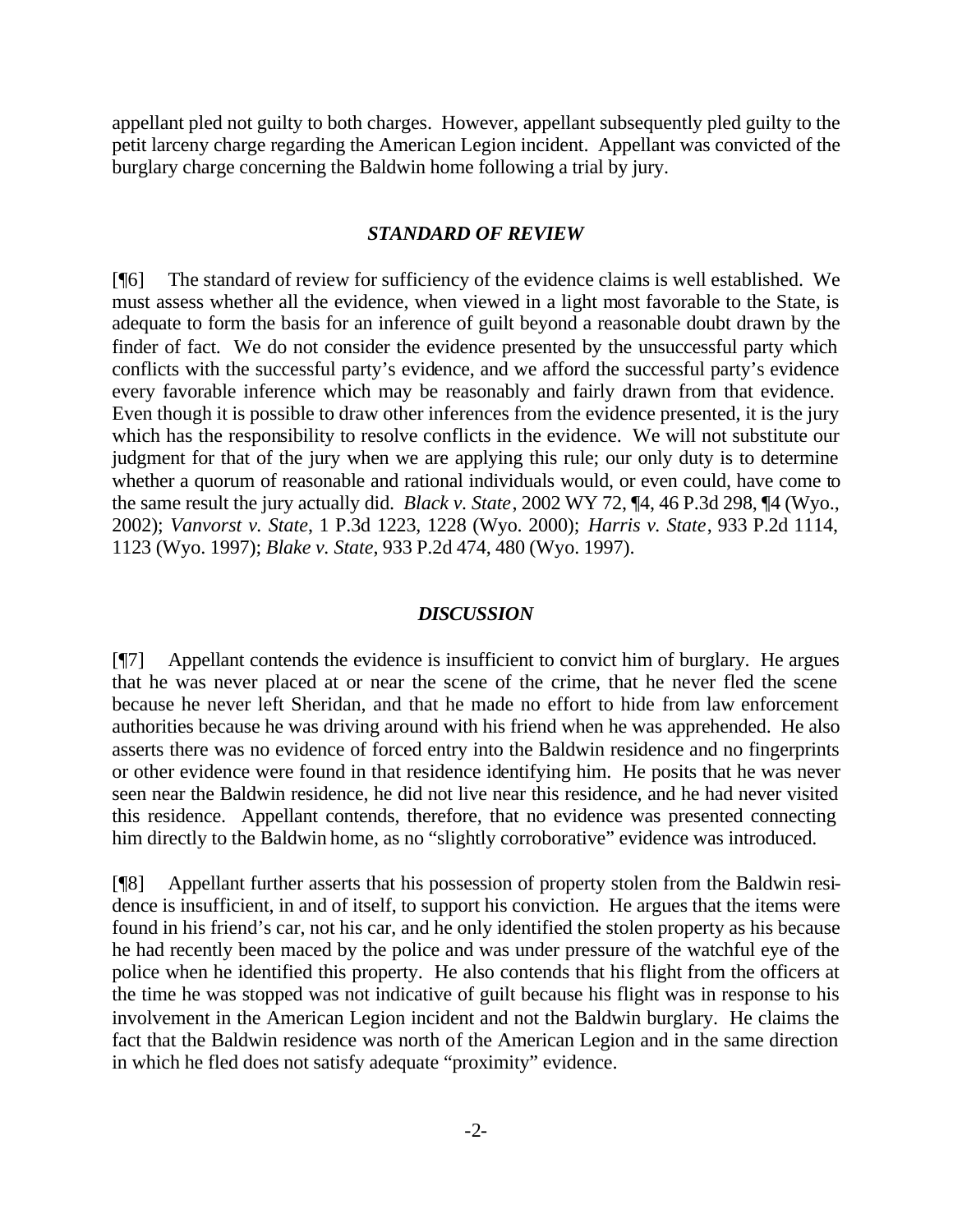[¶9] Finally, appellant argues that the State failed to show any nexus between the American Legion incident and the Baldwin burglary. Appellant claims the American Legion incident is dissimilar from the Baldwin residence incident because the former situation was an attempt to steal money, while particular property items were taken from the Baldwin residence. Appellant asserts that the State's entire case is based on appellant's involvement in the American Legion incident on the same night as the Baldwin residence burglary. Nevertheless, there was not a sufficient nexus between these two crimes to link appellant to both crimes.

[¶10] Viewing the evidence in a light most favorable to the State under the applicable standard of review, rather than from the viewpoint most advantageous to appellant as urged by appellant, we conclude that sufficient evidence existed to support appellant's conviction for the crime of burglary.

[¶11] Upon being confronted by Officer Hill and told he was under arrest *without any further explanation*, appellant struggled free and ran in an attempt to avoid arrest. We have held that flight is admissible as evidence of guilt and is admissible as tending to show consciousness of guilt. *Baier v. State*, 891 P.2d 754, 760 (Wyo. 1995); *Gentry v. State*, 806 P.2d 1269, 1275 (Wyo. 1991); *Smizer v. State*, 752 P.2d 406, 411 (Wyo. 1988); *Jones v. State*, 568 P.2d 837, 845 n.10 (Wyo. 1977). Flight by itself is not sufficient to establish guilt, but it may be considered together with other factors as tending to show a consciousness of guilt. *Miller v. State*, 830 P.2d 419, 427 (Wyo. 1992) (citing *Jones v. State*, 568 P.2d at 845 n.10).

[¶12] Although appellant tries to dismiss his flight as pertaining only to his admitted actions at the American Legion, there remains a competing inference that his flight may have been in response to his fear of being arrested for the Baldwin residence burglary. The State is not required to prove the purpose of appellant's flight. Rather, it is up to the jury to fairly draw reasonable inferences as to the purpose of appellant's actions. Even though it is possible to draw other inferences from the evidence presented, the jury has the responsibility to resolve conflicts in the evidence. This court will not substitute its judgment for that of the jury. *Henderson v. State*, 976 P.2d 203, 208 (Wyo. 1999) (citing *Sutherland v. State*, 944 P.2d 1157, 1160-61 (Wyo. 1997)). Simply stated, the jury was free to consider appellant's flight as showing consciousness of guilt for the Baldwin burglary.

[¶13] Furthermore, the jury was presented with appellant's possession of the Baldwin property and appellant, himself, claimed ownership of this property. After a brief chase, appellant was apprehended and arrested and advised that he was being arrested for his participation in the American Legion incident. Appellant denied any knowledge of this event. Subsequently, Lt. Wright took appellant back to the vehicle so appellant could gather his possessions from the automobile. Appellant identified that certain items, including those items that were later identified as property of the Baldwins, were his and both he and these possessions were transported to the detention center.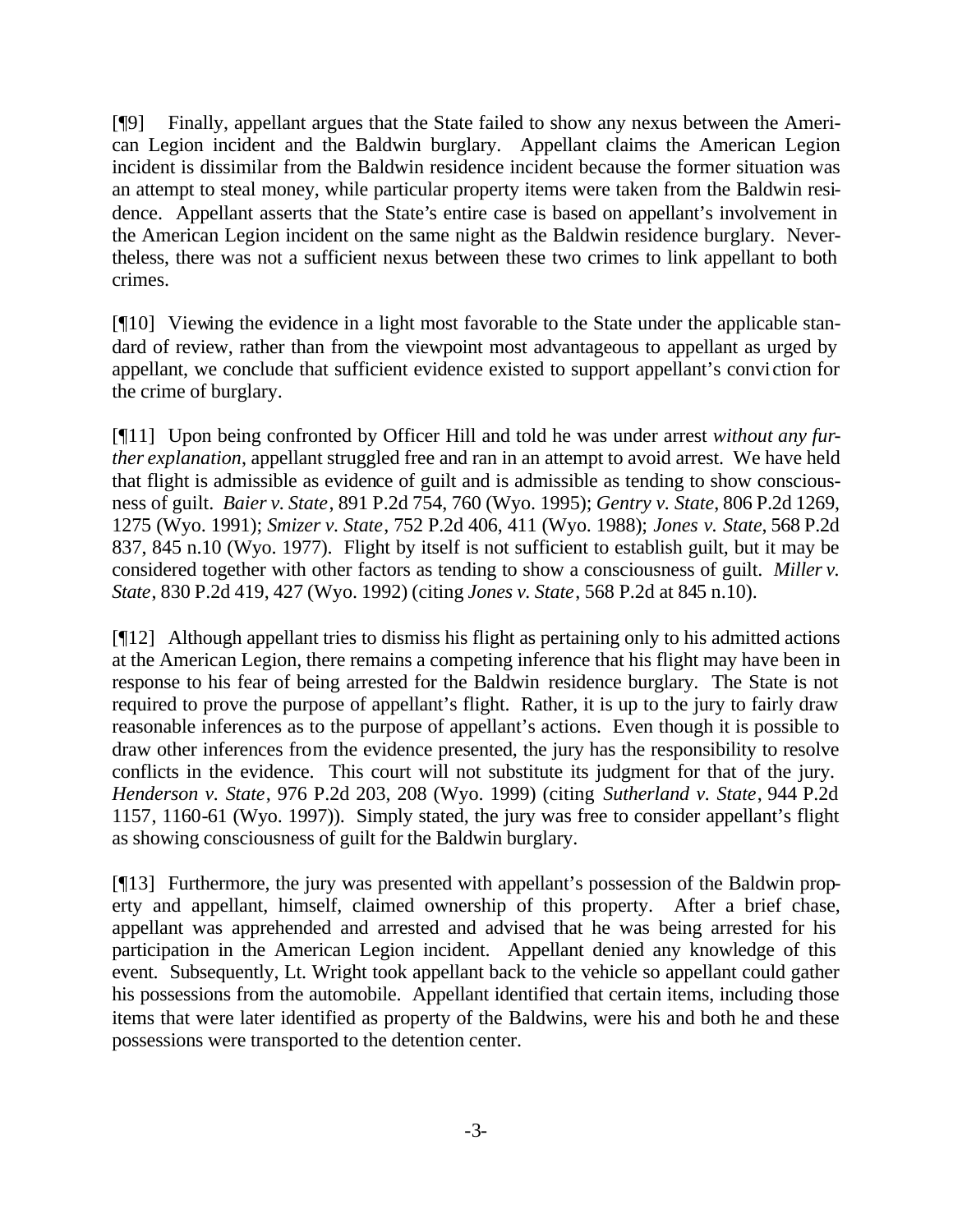[¶14] In particular, on some occasions, appellant personally pointed out the item as being his possession whereupon the officer would hold it out for confirmation again by appellant before it was placed in a separate pile for items identified as appellant's property. On other occasions, appellant personally grabbed items which he stated belonged to him. Still, with smaller items, the police officers went through each item with appellant whereupon he would identify it as his possession or not. For instance, this process was utilized with respect to DVD discs. Eventually appellant identified every item that was removed from the vehicle as his property.

[¶15] Explicit declaration of ownership qualifies as corroboration and is an explanation which the jury could find to be false. *Downs v. State*, 581 P.2d 610, 616 (Wyo. 1978); *Newell v. State*, 548 P.2d 8, 14 (Wyo. 1976). Further,

> [w]e have stated that the possession of stolen goods alone is not sufficient evidence to convict for burglary. ... However, we have also concluded with regard to burglary that, "'[t]he most significant and material evidence of defendant's guilt is his possession of the stolen property. Possession is a strong circumstance tending to show guilt and only slight corroborative evidence of other inculpatory circumstances is required'" to convict. *Sutherland v. State*, 944 P.2d 1157, 1161 (Wyo. 1997) (quoting *Newell*, 548 P.2d at 13).

*McGarvey v. State*, 2002 WY 149, ¶14, 55 P.3d 703, ¶14 (Wyo. 2002).

[¶16] Similar to the circumstances that existed in the *McGarvey* case wherein McGarvey was found to be in possession of the stolen items approximately sixteen hours after the burglary occurred, appellant was found to be in possession of stolen items taken from the Baldwin residence just a few days previously. A defendant's dealing with the property as his own in proximate time to a theft is a corroborating circumstance of burglary. *McGarvey*, at ¶15. *See also Downs v. State*, 581 P.2d at 616.

[¶17] Likewise, the trial evidence showed that appellant was in proximity to the burglarized Baldwin home around the time that the burglary occurred. As noted above, the American Legion incident occurred at approximately 8:00 p.m. on Saturday, May 5, 2001, just hours before the Baldwin burglary was discovered. Upon his discovery within the American Legion, appellant fled this premises in a northerly direction. The Baldwin home is located north of the American Legion.

[¶18] This evidence established that appellant was in proximity to the Baldwin home both in time and space. A defendant's presence in the neighborhood of a burglary is an important circumstance that is not to be treated merely as coincidence. Placing a defendant in the area of the scene of the crime, coupled with his possession of the victim's property, is sufficient to sustain a conviction. Because appellant was in proximity of the burglary, he had the oppor